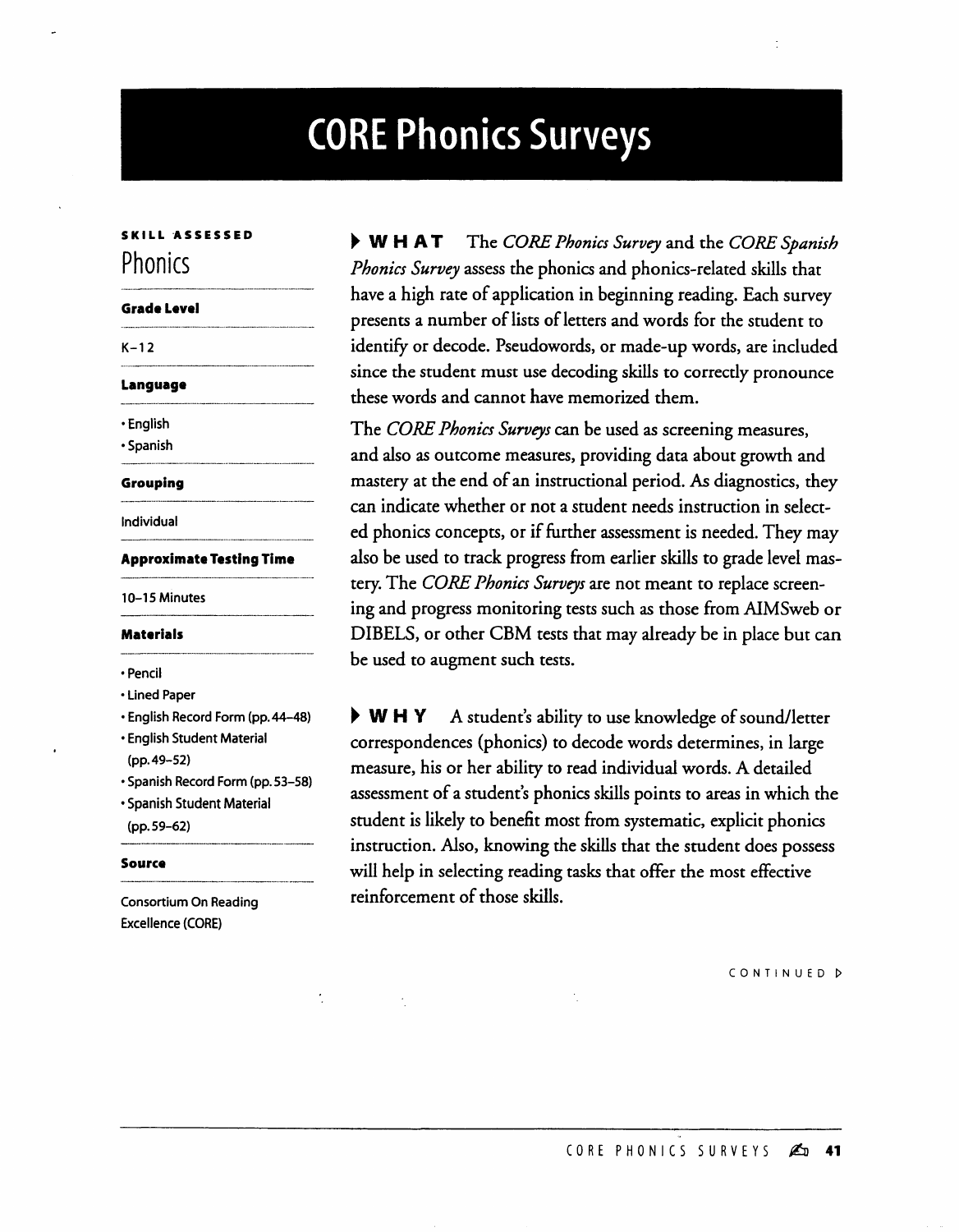▶ **H O W** Instructions for administering each part of the survey are included on the Record Form. Students read from the Student Material on the pages that follow the Record Form. To focus the student's attention on the part of the test being given, cover the other parrs with a piece of paper. The Record Form shows the same material that appears on the Student Material, in a reduced size, so that you may easily record the student's responses.

Following administration, score each of the test parts, and transfer the results to the first page of the Record Form under Skills Summary. Retest parts not yet mastered according to schedules found on the Types and Frequency of Effective Assessment Systems chart, page 7, or the Assessment Sequence for Primary Grade Students or Assessment Sequence for Upper Grade Students charts, pages 12 and 13, or your school or district assessment plan. Be aware of the student's behavior during testing. If the student is tiring or making many consecutive errors, discontinue testing at that time.

|                     | Fall                                                             | Winter | Spring                 |
|---------------------|------------------------------------------------------------------|--------|------------------------|
| <b>Kindergarten</b> |                                                                  |        |                        |
| Parts A & B         | x                                                                | x      | X                      |
| Parts C-E           |                                                                  | X      | X                      |
| Grade 1             | ""形式的。<br>$\gamma^{-1} \gamma_{\rm total}^2 \sim \beta \gamma_0$ |        | book 34 km 이 사이 있는 거래? |
| Parts A-D           | If indicated                                                     |        |                        |
| Part E              | X                                                                | X      | X                      |
| Parts F-K           |                                                                  | X      | X                      |
| Part L              |                                                                  |        | X                      |
| Grade 2             | de Bandel (1976-1976)<br>Albert Constantinopolis                 |        |                        |
| Parts A-K           | If indicated                                                     |        |                        |
| Part L              |                                                                  | X      | X                      |
| Grades 3 and up     |                                                                  |        |                        |
| Parts A-L           | If indicated                                                     |        |                        |
|                     |                                                                  |        |                        |

|  | w<br>w<br>$\sim$ | . .<br>. . |  | u |
|--|------------------|------------|--|---|
|--|------------------|------------|--|---|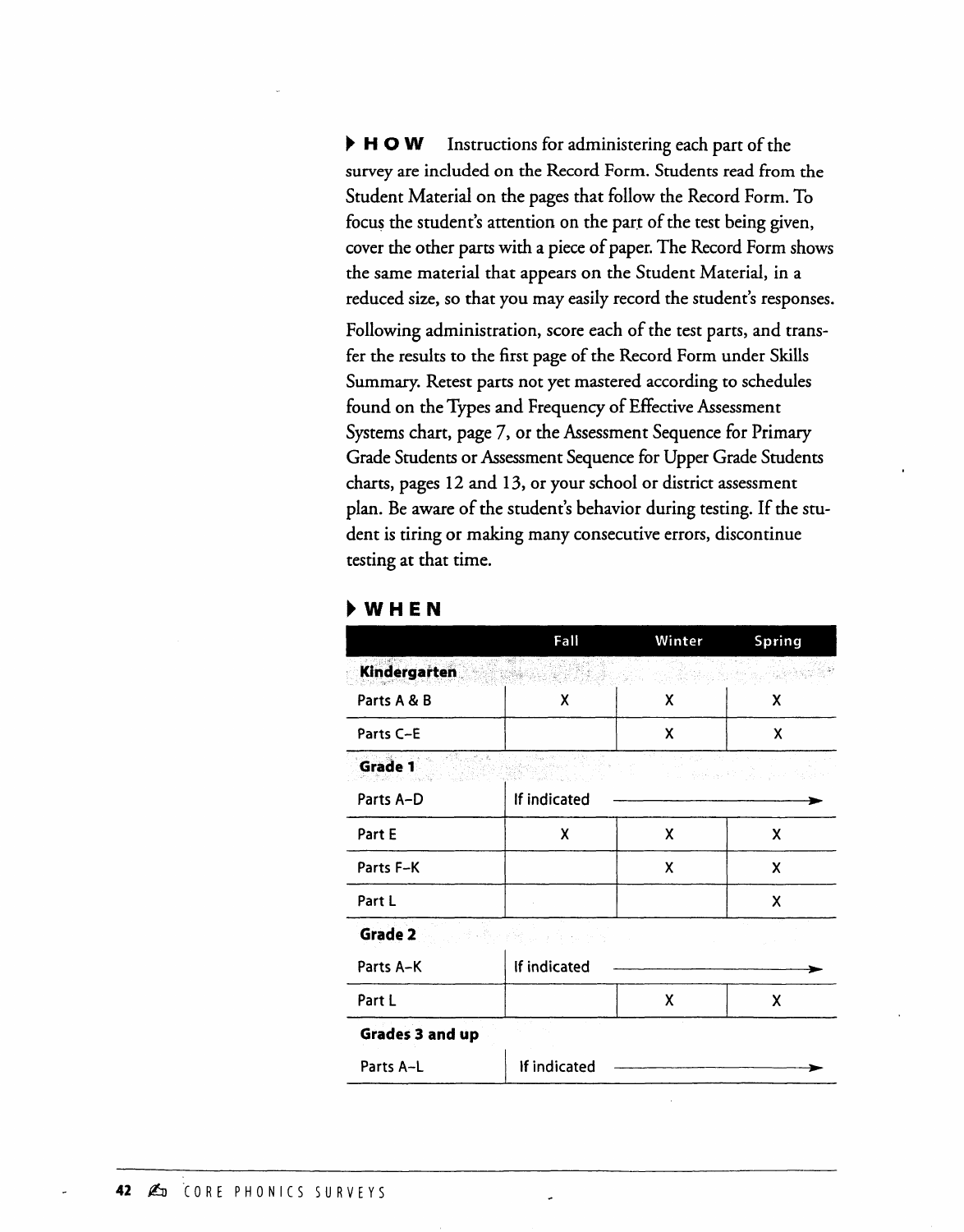

CORE's Teaching Reading Sourcebook, **Second Edition**

 $\triangleright$  WHAT IT MEANS This test is a mastery test. It is expected that students will ultimately get all items correct. Score each list completed by student as shown below.

|                  | <b>CORE Phonics Survey-English, Mastery</b> |            |             |             |  |  |  |
|------------------|---------------------------------------------|------------|-------------|-------------|--|--|--|
|                  | (Letter Names/<br>Sounds)                   |            | (15 Item)   | $(24$ Item) |  |  |  |
| <b>Benchmark</b> | 83 (all)                                    |            | $14+$       | $21+$       |  |  |  |
| <b>Strategic</b> | $65 - 82$                                   |            | $10 - 13$   | 15–20       |  |  |  |
| <b>Intensive</b> | $0 - 64$                                    |            | $0 - 9$     | $0 - 14$    |  |  |  |
|                  | <b>CORE Phonics Survey-Spanish, Mastery</b> |            |             |             |  |  |  |
|                  | (Letter Names/<br>Sounds)                   | $(5$ Item) | $(10$ item) | (24 Item)   |  |  |  |
| <b>Benchmark</b> | 73 (all)                                    | $4+$       | $9+$        | $21+$       |  |  |  |
| <b>Strategic</b> | 58–72                                       | 3          | $6 - 8$     | 15–20       |  |  |  |
| Intensive        | $0 - 57$                                    | $0 - 2$    | $0 - 5$     | $0 - 14$    |  |  |  |

**W H A T' S N E X T ?** Students who score at Strategic or Intensive levels will benefit from targeted and intensified instruction and extensive practice in the phonics concepts indicated. An analysis of individual errors can give more specific information about phonic elements that need instruction. Additionally, the *CORE Phoneme Segmentation Test* or other tests of phoneme awareness can be administered to isolate phoneme awareness as an underlying factor. Older struggling readers who score at Intensive levels will need basic phonics instruction, possibly including instruction in phonemic awareness and sound/spelling correspondences. Students at all levels need repeated opportunities to develop automaticity through practice in reading words in isolation and in appropriately decodable text.

Model lessons for explicit instruction in introducing and practicing sound/spellings, blending, and reading and writing words can be found in the *Teaching Reading Sourcebook.*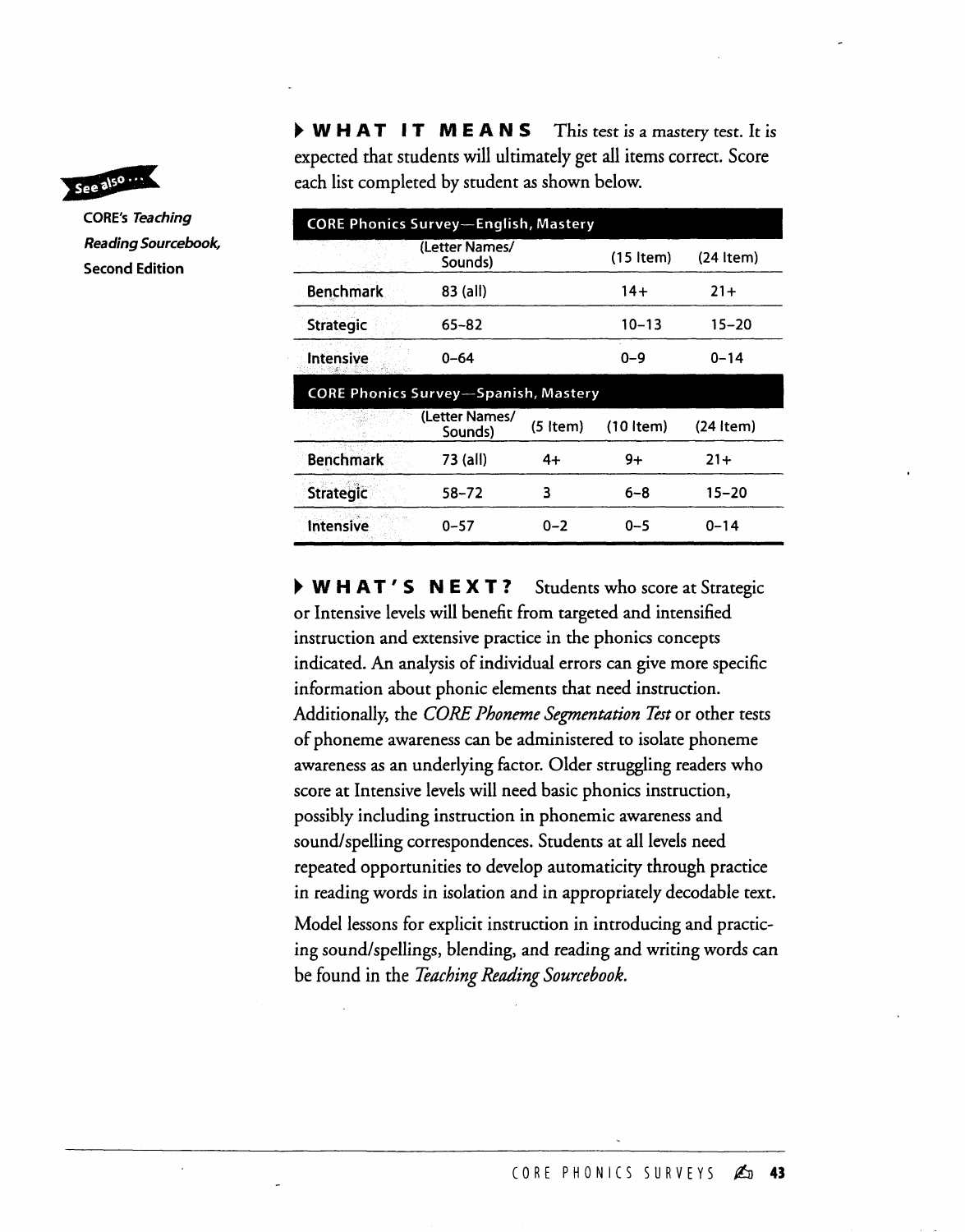

**Name Mame Date Date Date Date Date Date Date Date Date Date Date Date Date Date Date Date Date D** 

SKILLS SUMMARY

### **Alphabet Skills and Letter Sounds**

| 776 | Α. | Letter names-uppercase  |
|-----|----|-------------------------|
| 776 | В. | Letter names-lowercase  |
| 721 | Ċ. | <b>Consonant sounds</b> |
| 75  | D. | Long vowel sounds       |
|     |    | Short vowel sounds      |

### **Reading and Decoding Skill**

| '15 | E. | Short vowels in CVC words                  |
|-----|----|--------------------------------------------|
| ′15 | F. | Consonant blends with short vowels         |
| /15 | G. | Short vowels, digraphs, and -tch trigraph  |
| /15 | Н. | R-controlled vowels                        |
| /15 | Ι. | Long vowel spellings                       |
| ′15 | J. | <b>Variant vowels</b>                      |
| ′15 | К. | Low frequency vowel and consonant spelling |
| 24  |    | Multisyllabic words                        |

Skills to review:

Skills to teach:

CORE Phonics Survey--Record Form, Page 1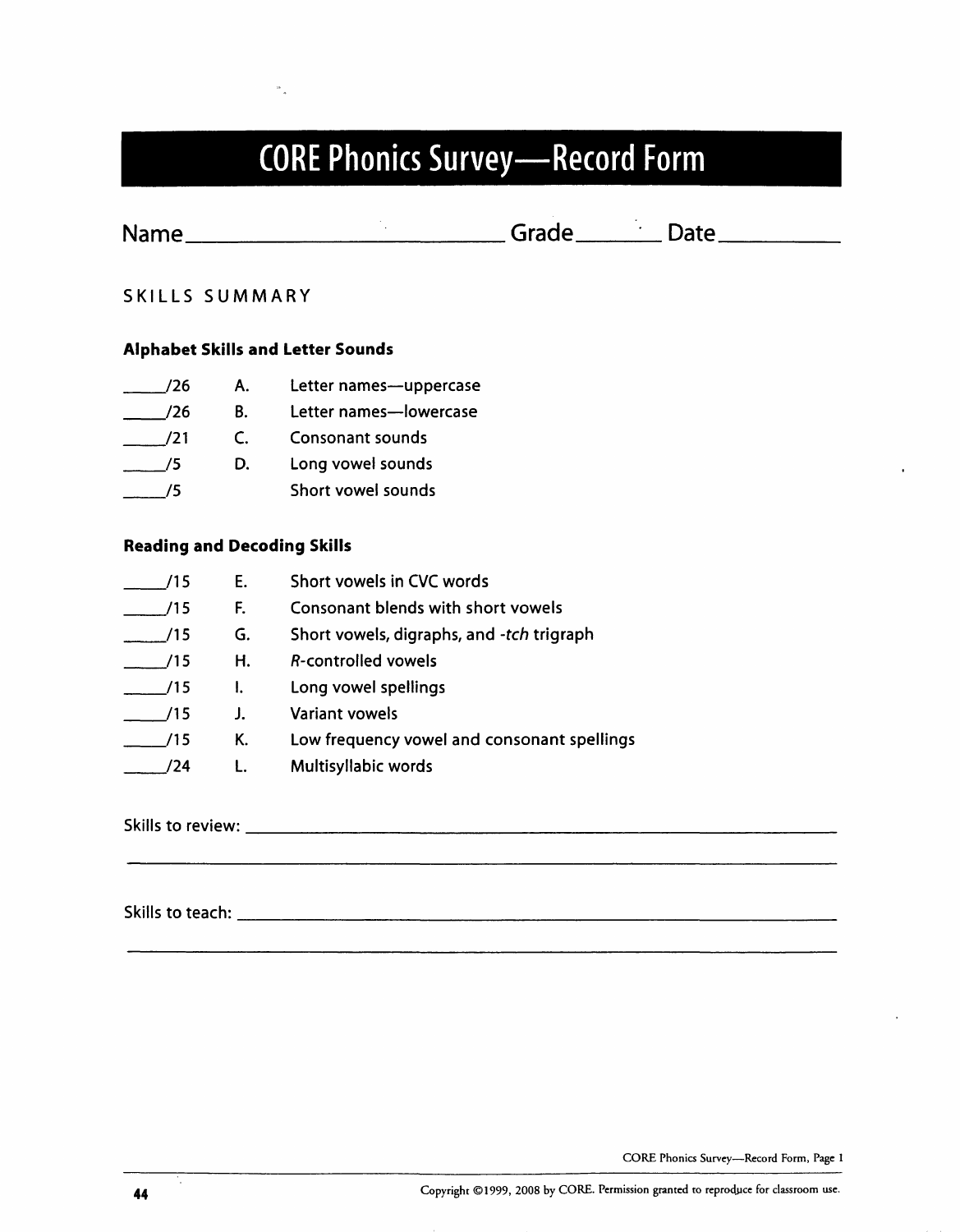### **Alphabet Skills and Letter Sounds**

### **P A R T A Letternames--uppercase**

Say to the student: *Can you tell me the names of these letters?* If the student cannot name three or more consecutive letters, say: *Look at all of the letters and tell me which ones you do know.*

|     |  |  | D A N S X Z J L H |  |   |
|-----|--|--|-------------------|--|---|
|     |  |  | T Y E C O M R P   |  | W |
|     |  |  | K U G B F Q V I   |  |   |
| /26 |  |  |                   |  |   |

### **P A R T B Letter names--lowercase**

Say to the student: *Can you tell me the names of these letters?* If the student cannot name three or more consecutive letters, say: *Look at all of the letters and tell me which ones you do know.*

|  |  |  | dans x z j l h |  |  |
|--|--|--|----------------|--|--|
|  |  |  | tye commpw     |  |  |
|  |  |  | kug bfqvi      |  |  |
|  |  |  |                |  |  |

### **PART C** Consonant sounds

 $/26$ 

Say to the student: *Look at these letters. Can you tell me the sound each letter makes?* Be sure to ask if he or she knows of another sound for the letters  $g$  and  $c$ . If the sound given is correct, do not mark the Record Form. If it is incorrect, write the sound the student gives above each letter. If no sound is given, circle the letter. If the student cannot say the sound for three or more consecutive letters, say: *Look at all of the letters and tell me which sounds you do know.*

|     |  |  | d I n s x z j |  |
|-----|--|--|---------------|--|
|     |  |  | typchmr       |  |
|     |  |  | w g b f q v   |  |
| /21 |  |  |               |  |

CORE Phonics Survey--Record Form, Page 2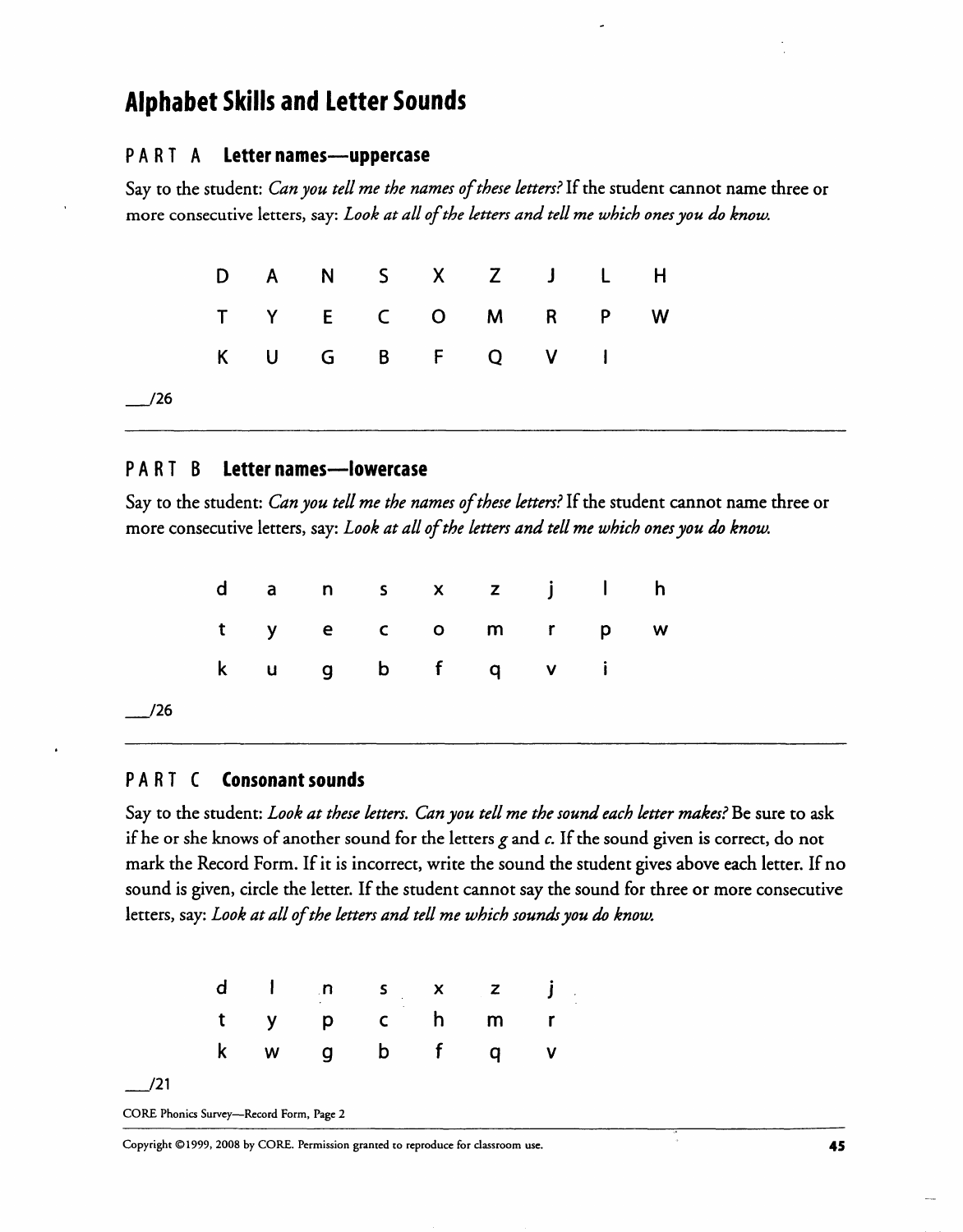### **PART D Vowel sounds**

Ask the student: *Can you tell me the sounds of each letter?* If the student names the letter, count it as the long vowel sound. Then ask: *Can you tell me another sound for the letter?* The student should name the short vowel sound.

|                | $\mathbf{a}$ and $\mathbf{a}$                                                                                                                                                     | $\mathbf{o}$ and $\mathbf{o}$ and $\mathbf{o}$ and $\mathbf{o}$ and $\mathbf{o}$ and $\mathbf{o}$ and $\mathbf{o}$ and $\mathbf{o}$ and $\mathbf{o}$ and $\mathbf{o}$ and $\mathbf{o}$ and $\mathbf{o}$ and $\mathbf{o}$ and $\mathbf{o}$ and $\mathbf{o}$ and $\mathbf{o}$ and $\mathbf{o}$ and $\mathbf{o}$ and $\mathbf{o$ |  |  |
|----------------|-----------------------------------------------------------------------------------------------------------------------------------------------------------------------------------|-------------------------------------------------------------------------------------------------------------------------------------------------------------------------------------------------------------------------------------------------------------------------------------------------------------------------------|--|--|
| I = long sound | $s = short sound$                                                                                                                                                                 |                                                                                                                                                                                                                                                                                                                               |  |  |
|                | Record "I" on the first line for the long sound (letter name) and "s" for the short sound on the second<br>line. If the student makes an error, record the error over the letter. |                                                                                                                                                                                                                                                                                                                               |  |  |
|                | Long vowel sounds (count the number of I's above)                                                                                                                                 |                                                                                                                                                                                                                                                                                                                               |  |  |
|                | Short vowel sounds (count the number of s's above)                                                                                                                                |                                                                                                                                                                                                                                                                                                                               |  |  |

### **Reading and Decoding**

For Parts E through K students must read both real and pseudowords (made-up words). For the real word lines, tell the student: *I want you to read each line of words aloud*. If the student cannot read two or more of the real words in each line, do not administer the line of pseudowords; go to the next set of items. Before asking the student to read the line of pseudowords, say: *Now Iwant you to read some made-up words. Do not try to make them sound like real words.* When using this assessment as a specific skills test or screening measure, do not discontinue testing if a student does not do well on one of the items in Parts F through K. Instead, move to the next item and continue testing.

### **PART E Short vowels in CVC words**

|     |     | sip |         | mat let     | bun | hog | (real)   |
|-----|-----|-----|---------|-------------|-----|-----|----------|
|     | /5  |     | rut fit | bat         | hot | set | (real)   |
|     | 75. |     |         | nop sut dit | pem | fap | (pseudo) |
| /15 |     |     |         |             |     |     |          |

### **PART Consonant blends with short vowels**

| $\sim$ /5                           |  | stop trap quit spell plan       |  | (real) |
|-------------------------------------|--|---------------------------------|--|--------|
| $\frac{1}{2}$ /5                    |  | silk fast sank lump held (real) |  |        |
| 5 mask dilt qued cang dran (pseudo) |  |                                 |  |        |

 $/15$ 

CORE Phonics Survey-Record Form, Page 3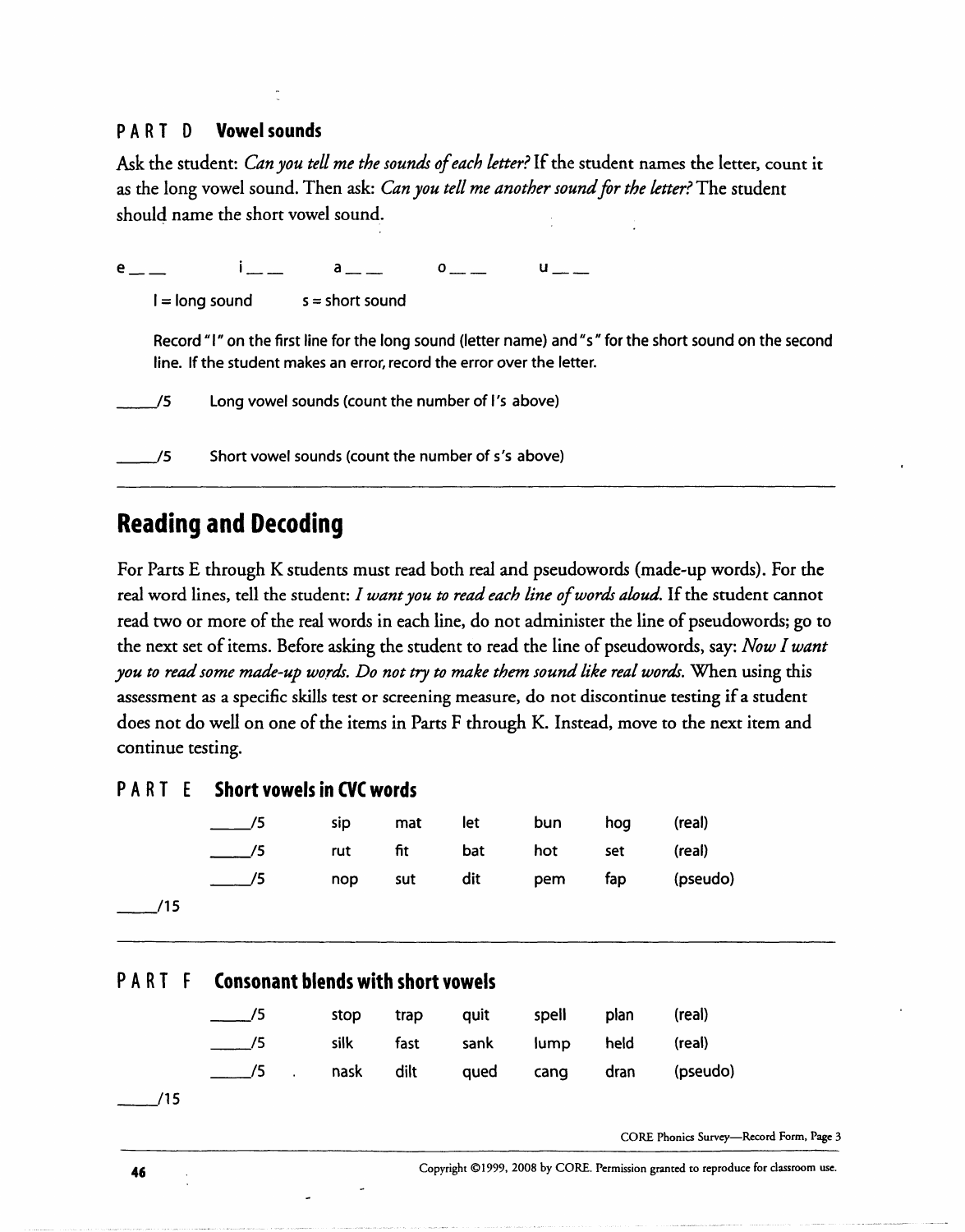| PART G    | Short vowels, digraphs, and -tch trigraph |                                             |                  |      |       |       |          |  |  |  |
|-----------|-------------------------------------------|---------------------------------------------|------------------|------|-------|-------|----------|--|--|--|
|           | $\frac{1}{5}$                             | when                                        | chop             | thin | shut  | wick  | (real)   |  |  |  |
|           | $\frac{1}{5}$                             | dodge                                       | rash             | ring | then  | match | (real)   |  |  |  |
|           | $\frac{1}{5}$                             | chid                                        | shom             | dath | phid  | futch | (pseudo) |  |  |  |
| 15        |                                           |                                             |                  |      |       |       |          |  |  |  |
| PART<br>H | <b>R-controlled vowels</b>                |                                             |                  |      |       |       |          |  |  |  |
|           | $\frac{1}{2}$ /5                          | harm                                        | dirt             | form | fern  | surf  | (real)   |  |  |  |
|           | $\frac{1}{2}$ /5                          | worn                                        | pert             | bark | turn  | bird  | (real)   |  |  |  |
|           | $\frac{1}{5}$                             | nerm                                        | sirt             | gorf | murd  | carn  | (pseudo) |  |  |  |
| /15       |                                           |                                             |                  |      |       |       |          |  |  |  |
| PART 1    | Long vowel spellings                      |                                             |                  |      |       |       |          |  |  |  |
|           | /5                                        | tape                                        | key              | toe  | paid  | feet  | (real)   |  |  |  |
|           | /5                                        | leap                                        | boat             | tie  | ray   | blow  | (real)   |  |  |  |
|           | /5                                        | loe                                         | hine             | beap | faim  | soat  | (pseudo) |  |  |  |
| /15       |                                           |                                             |                  |      |       |       |          |  |  |  |
| PART<br>J | <b>Variant vowels</b>                     |                                             |                  |      |       |       |          |  |  |  |
|           | /5                                        | few                                         | down             | moon | hawk  | coin  | (real)   |  |  |  |
|           | $\frac{1}{2}$ /5                          | cue                                         | loud             | cook | haunt | toy   | (real)   |  |  |  |
|           | $\frac{1}{5}$                             | voot                                        | rew              | fout | zoy   | bawk  | (pseudo) |  |  |  |
| /15       |                                           |                                             |                  |      |       |       |          |  |  |  |
| PART K    |                                           | Low frequency vowel and consonant spellings |                  |      |       |       |          |  |  |  |
|           | /5                                        | kneel                                       | cent             | type | ghost | wrist | (real)   |  |  |  |
|           | $\overline{15}$                           | giant                                       | sweat            | gnat | bomb  | sigh  | (real)   |  |  |  |
|           | $\overline{15}$                           | bice                                        | knod             | dimb | tigh  | wrep  | (pseudo) |  |  |  |
| /15       |                                           |                                             |                  |      |       |       |          |  |  |  |
|           |                                           |                                             | $\gamma_{\rm c}$ |      |       |       |          |  |  |  |
|           |                                           |                                             |                  |      |       |       |          |  |  |  |
|           |                                           |                                             |                  |      |       |       |          |  |  |  |

÷,

Copyright ©1999, 2008 by CORE. Permission granted to reproduce for classroom use. " 47

CORE Phonics Survey--Record Form, Page 4

 $\ddot{\phantom{0}}$ 

 $\frac{1}{\sqrt{2}}$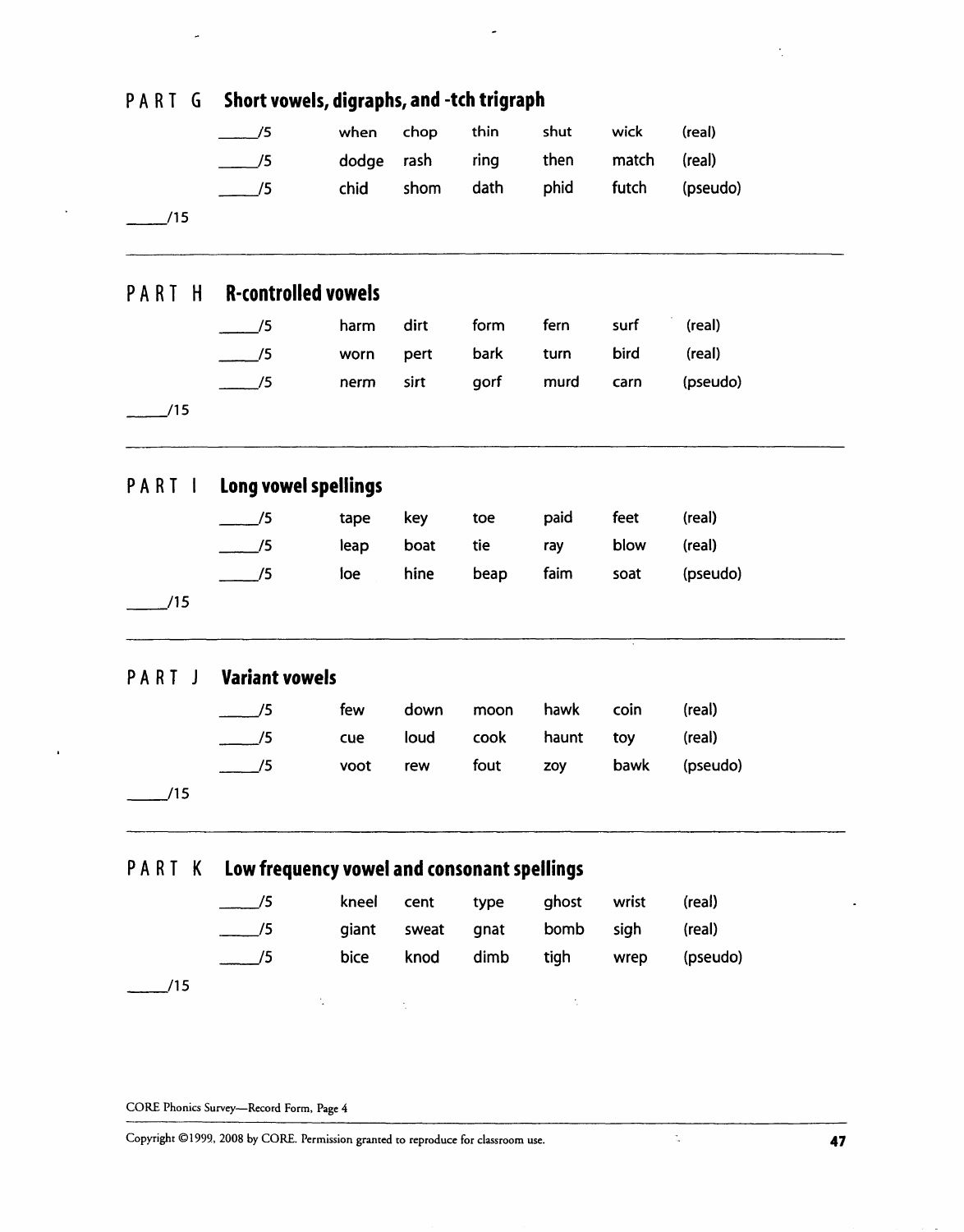### **PA R T L Multisyllabicwords**

To administer, say to the student: *I want you to read aloud down the first column of words. Each of the real words in this column has two syllables.* Point to the first column. If the student can read at least five out of eight of the words in this column, point to the second column and say: *Now I want you to read aloud the next column of words*. If the student can read at least five of the words in the second column, point to the third column and say: *Now I want you to read some made-up words. Do not try to make them sound like real words.*

| 73             | Closed-closed     | unless   | consent  | timbut   |
|----------------|-------------------|----------|----------|----------|
| 73             | Closed-silent e   | competes | admire   | rompete  |
| 73             | Open/closed-other | depend   | radishes | podated* |
| /3             | Open or closed    | zero     | menu     | gromu*   |
| $\overline{3}$ | Silent e          | locate   | inhaled  | pentate  |
| /3             | Consonant -le     | stable   | dimple   | morkle   |
| /3             | r-Controlled      | further  | bordered | darber   |
| /3             | <b>Vowel team</b> | railways | roaring  | fauntoon |
|                |                   |          |          |          |

\* The first syllable of these words can be either open or a closed (long or short vowel sound, respectively); the second syllable of podated can be either a closed (short vowel sound) or a silent -e (long vowel sound) syllable, due to the rules for adding *-ed.)*

~/24

 $/24$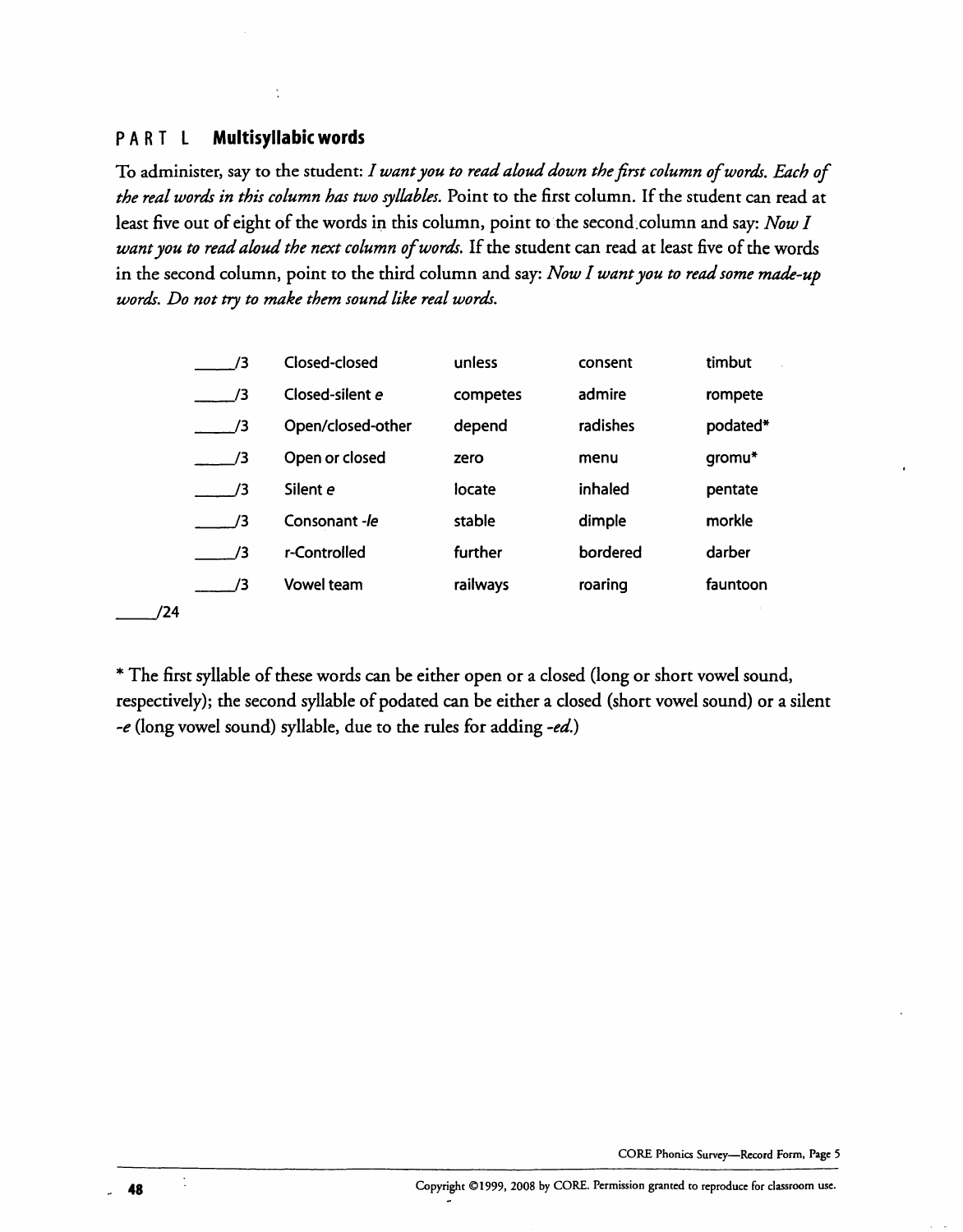

CORE Phonics Survey-Student Material, Page 1

.

 $\sim$ 

Copyright ©1999, 2008 by CORE. Permission granted to reproduce for classroom use. 49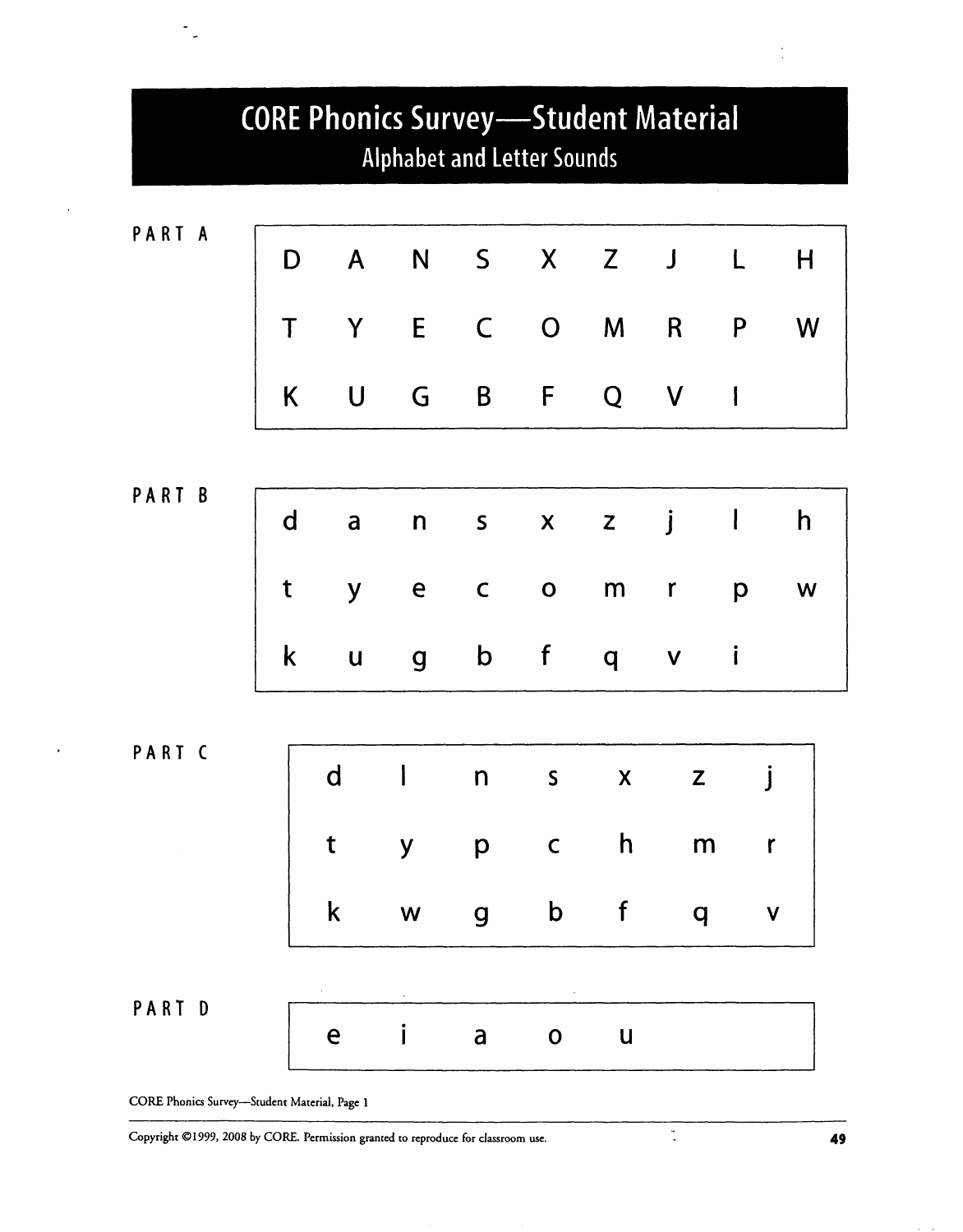# **CORE Phonics Survey-Student Material** Reading and Decoding

| sip | mat | let | bun | hog |
|-----|-----|-----|-----|-----|
| rut | fit | bat | hot | set |
| nop | sut | dit | pem | fap |

PART F stop trap quit spell plan silk fast sank lump held nask dilt qued cang dran

PART G when chop thin shut wick dodge rash ring then match chid shom dath phid futch

CORE Phonics Survey--Student Material, Page 2

 $\frac{1}{2}$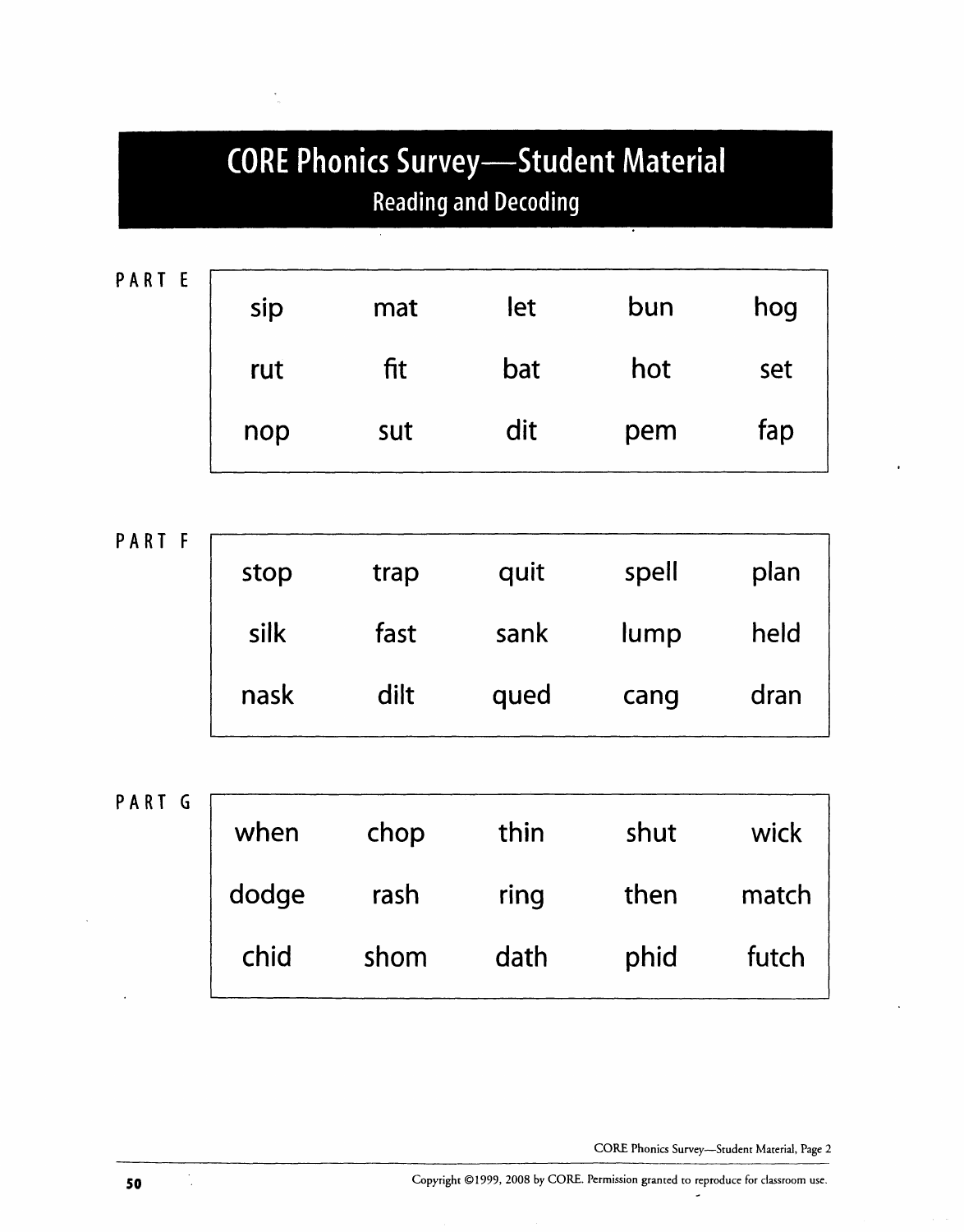| PART H | harm | dirt | form | fern | surf |
|--------|------|------|------|------|------|
|        | worn | pert | bark | turn | bird |
|        | nerm | sirt | gorf | murd | carn |

PA RT I

| tape | key  | toe  | paid | feet |
|------|------|------|------|------|
| leap | boat | tie  | ray  | blow |
| loe  | hine | beap | faim | soat |

PART J

| few  | down | moon | hawk  | coin |
|------|------|------|-------|------|
| cue  | loud | cook | haunt | toy  |
| voot | rew  | fout | zoy   | bawk |

PART K

| kneel | cent  | type | ghost | wrist |
|-------|-------|------|-------|-------|
| giant | sweat | gnat | bomb  | sigh  |
| bice  | knod  | dimb | tigh  | wrep  |

CORE Phonics Survey--Student Material, Page 3

Copyright ©1999, 2008 by CORE. Permission granted to reproduce for classroom use. $\downarrow$ 

 $\overline{a}$